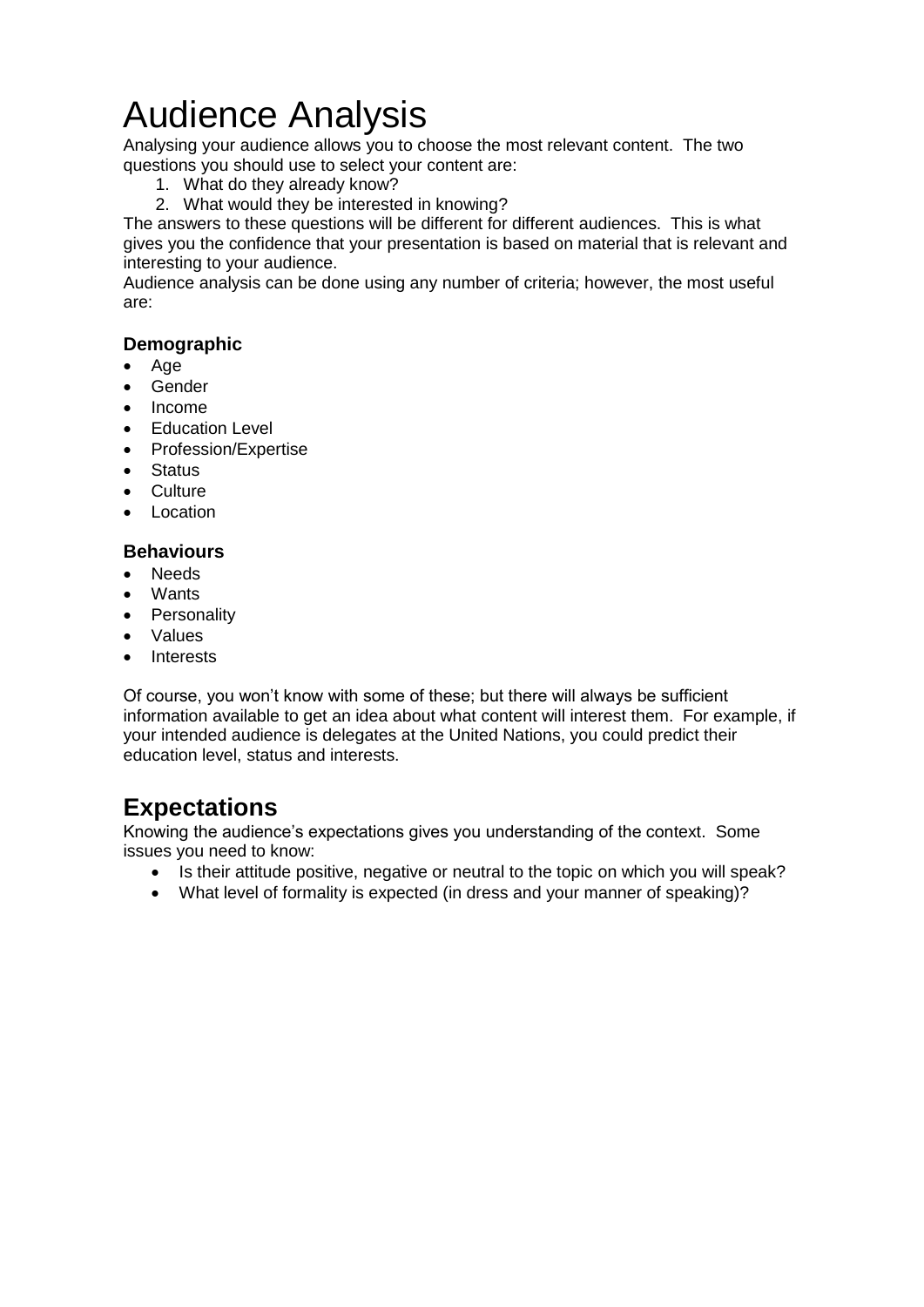# **Different Audience = Different Speech**

The same topic given to different audiences will require different speeches. For example, if you were giving a speech about a proposed new school uniform to an audience of students you would focus on comfort and appearance; whereas, if you were speaking to parents, you would talk about cost, cleaning and durability.



## **Common Interests**

All members of your audience will have their individual interests. They will also have interests in common and identifying these will greatly improve your ability to engage and influence them.

# **Analysing to Persuade**

To create a presentation that will persuade an audience requires you to understand what motivates them. The audiences to whom you speak will have one or more of the following nine motivators. Your audience analysis should consist of identifying the relevant motivators and the specific ways your persuasive request relates to them.

# Nine Motivators



## **1. Justice/Fairness**

We all have a sense of what is fair and what is not. We expect that justice will prevail – and, of course, many times it doesn't. When our sense of fairness is violated, the response can range from resentment to rage. It is to be expected when we see ourselves as victims of

unfairness, but also when we see it happening to others. **"We cannot stand for this. It's just not right." "We must fight injustice or it will flourish."**

**"You deserve a fair go!"**



## **2. Safety/Security**

These are our most basic of needs: to have shelter, be well fed and be able to live with our loved ones in safety. While they are generally taken for granted by most of us, they remain real concerns for the majority of people outside the developed world. Nevertheless, the need to feel secure and comfortable is ingrained in every human.

**"You are not safe!"**

**"Your loved ones are in danger."**

**"Your security has been compromised."**

## **3. Threat of Loss**



People are more likely to be moved to action by the fear of losing something they already have than by the prospect of gaining something new. What possessions, relationships, freedoms or privileges are they at risk of losing? **"What would happen if you lost…?" "It is so precious and you risk losing it."**

**"Your rights are being threatened."**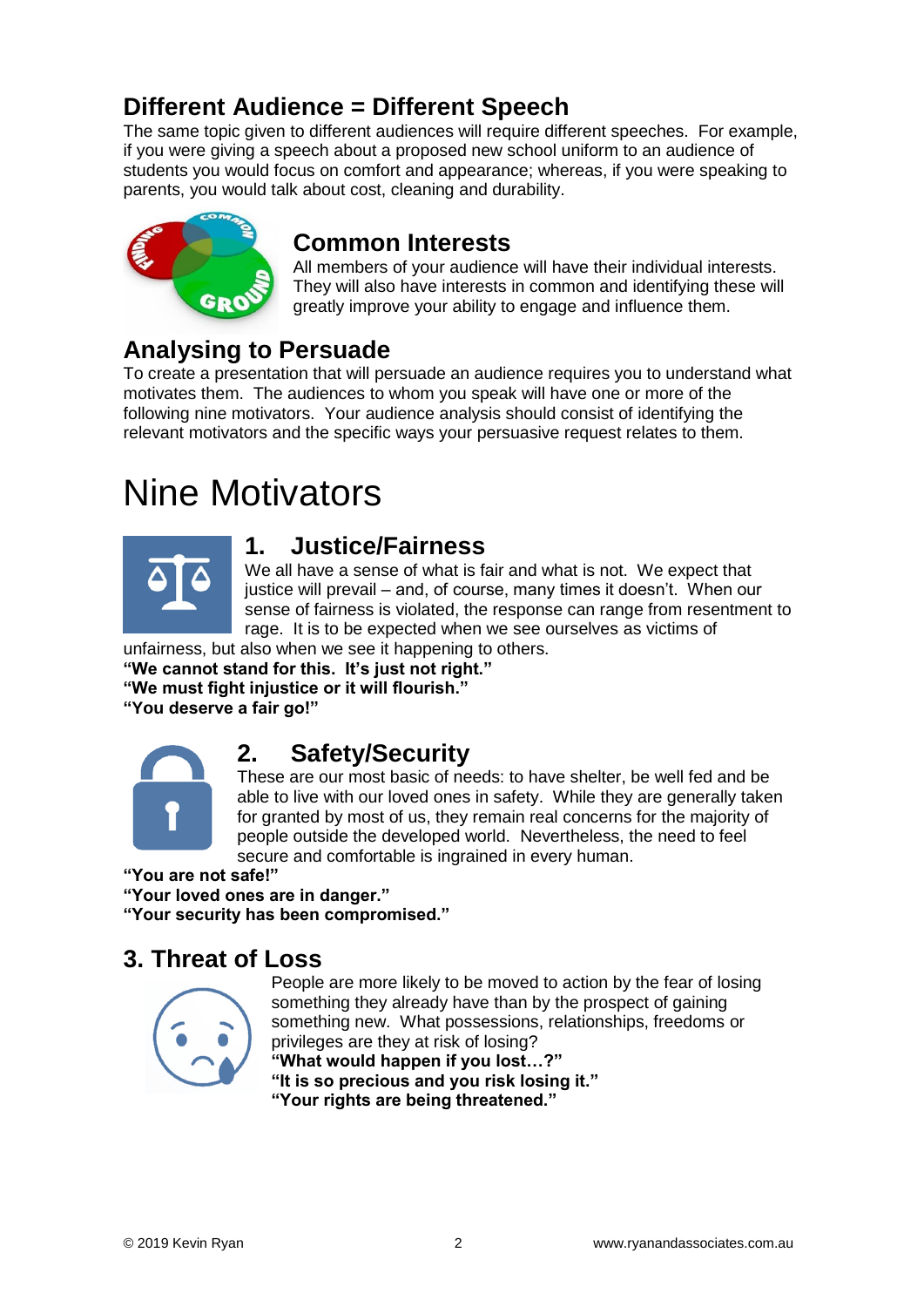## **4. Altruism**



Put simply, people want the best for those that they love. Is there a way your request will positively affect those they love? Also, we all have, to varying degrees, an inbuilt desire to help others, especially in time of need. To tap into this, you may need to emphasise the need and their specific ability to assist.

**"If you won't do it for yourself, do it for your children."**

**"There's nothing in it for you except knowing you've helped someone in need." "Just imagine the smiles on the faces of…"**

## **5. Mastery**



This is the desire to learn more about and/or become better at some area that interests us. Humans demonstrate curiosity; some across a broad range of areas, some in only a few. But we all have it. Once individuals have discovered some area in which they want to become better, they will devote energy and commitment through their own motivation. This is why people will devote endless hours to practising an instrument or winning a contest.

**"This will make you so much better at…" "You're easily the most skilled person in this area." "This will help you in your goal to..."**

## **6. Fear of Missing Out (FOMO)**



Opportunities appear increasingly frequently in today's world. But, they disappear quickly too. We all hate missing an opportunity that could have benefitted us. This frustration is so common, it has even spurned its own acronym – FOMO. People are so busy, with so many demands for their attention and time, that you are most likely to have success if you instil in them a sense of urgency. Encourage them to be the first to volunteer. Let them know if there are limited places available or a cut-off time.

**"I'd hate you to miss out."**

**"Be quick or you'll be sorry."**

**"It's a great opportunity, but it won't last."**



### **7. Ego**

Never underestimate the desire to look good. Some of the most expensive products and procedures available are designed to improve your appearance – from fashion to cosmetic surgery. It is the motivator that people are least willing to admit to, so its use requires some subtlety. Think about to whom the audience members want to look good – and if you can incorporate a reference to them.

Two further manifestations of this are:

- a craving to be taken seriously. We all want to be heard and feel we are worthy of attention
- a desire to avoid embarrassment

**"I've taken your advice and this is what I'm proposing…" "The only one with the skills and talent to do this is you!" "I'm sure you'd hate to have...happen. So embarrassing!"**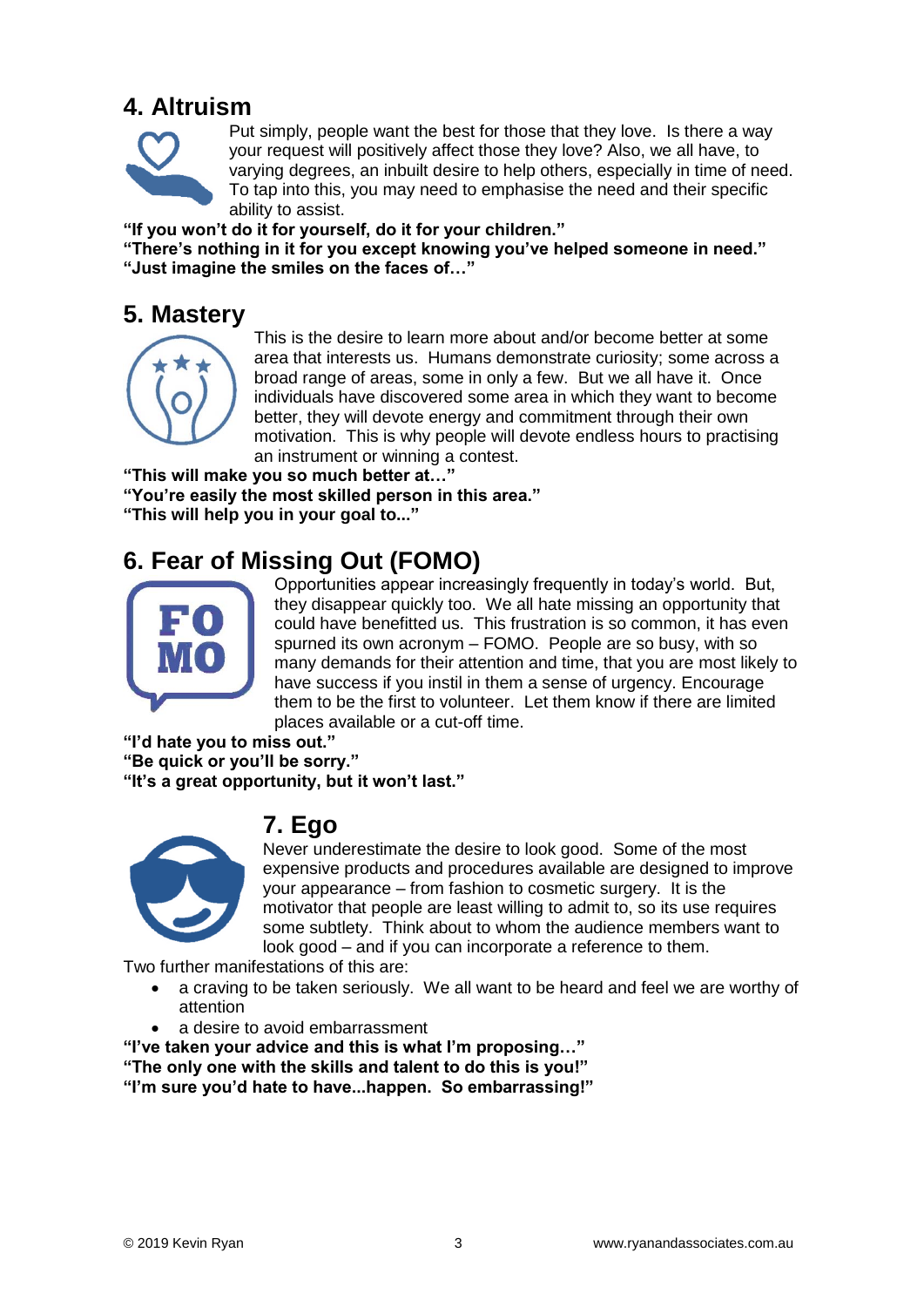## **8. Belonging**



Humans are social beings, and we all want to be part of the group; or, at least, we don't want to be the one left out. This might involve tapping into their obligations or responsibilities as part of a society, cultural group, family or community. The need to belong is fundamental – programmed into us as part of our basic survival techniques. Sometimes this belonging is 'herd-based' (smaller group of people linked by friendship or a common interest) and sometimes it is 'tribal' (larger groups, for example football clubs, political parties).

**"We need you with us." "You belong with …" "You have to be part of this."**



### **9. Competitiveness**

People are competitive – some more so than others. You can tap into this competitive drive for your purposes. Most groups have someone they see as their rivals – even if it's a friendly rivalry (for example, interschool and inter-departmental). Use if appropriate and you can find a relevant link to your request.

**"You're not going to let them beat you, are you?" "I've always seen you as the leader in this area." "Imagine the look on their faces when they find out you've gotten there first."**

## **Motivators in Famous Speeches**

#### **Steve Jobs, Stanford University, 2005**

| No one wants to die. Even people who want to go to heaven           | <b>FOMO</b>    |
|---------------------------------------------------------------------|----------------|
| don't want to die to get there. And yet death is the destination    |                |
| we all share. No one has ever escaped it. And that is as it         | Threat of Loss |
|                                                                     |                |
| should be, because Death is very likely the single best             |                |
| invention of Life. It is Life's change agent. It clears out the old |                |
| to make way for the new. Right now the new is you, but              | Ego            |
| someday not too long from now, you will gradually become            |                |
| the old and be cleared away. Sorry to be so dramatic, but it is     | Threat of Loss |
| quite true.                                                         |                |
| Your time is limited, so don't waste it living someone else's       | <b>FOMO</b>    |
| life. Don't be trapped by dogma — which is living with the          |                |
| results of other people's thinking. Don't let the noise of others'  |                |
| opinions drown out your own inner voice. And most important,        |                |
|                                                                     | Mastery        |
| have the courage to follow your heart and intuition. They           |                |
| somehow already know what you truly want to become.                 |                |
| Everything else is secondary.                                       |                |

#### **Hilary Clinton, UN, New York, 2010**

| Let us recommit ourselves, as individuals, as nations, as the                 | Safety/Security     |
|-------------------------------------------------------------------------------|---------------------|
| United Nations, to build upon the progress of the past and                    |                     |
| achieve once and for all that principle that we all believe in, or            |                     |
| we would not be here today.                                                   |                     |
| The rights and opportunities of all women and girls deserve                   | Justice/Fairness    |
| our attention and our support because as they make                            |                     |
| progress, then the progress that should be the birthright of                  | Belonging, Altruism |
| future generations will be more likely, and the 21 <sup>st</sup> century will |                     |
| fulfil the promise that we hold out today. So let's go forth and              |                     |
| be reenergised in the work that lies ahead.                                   |                     |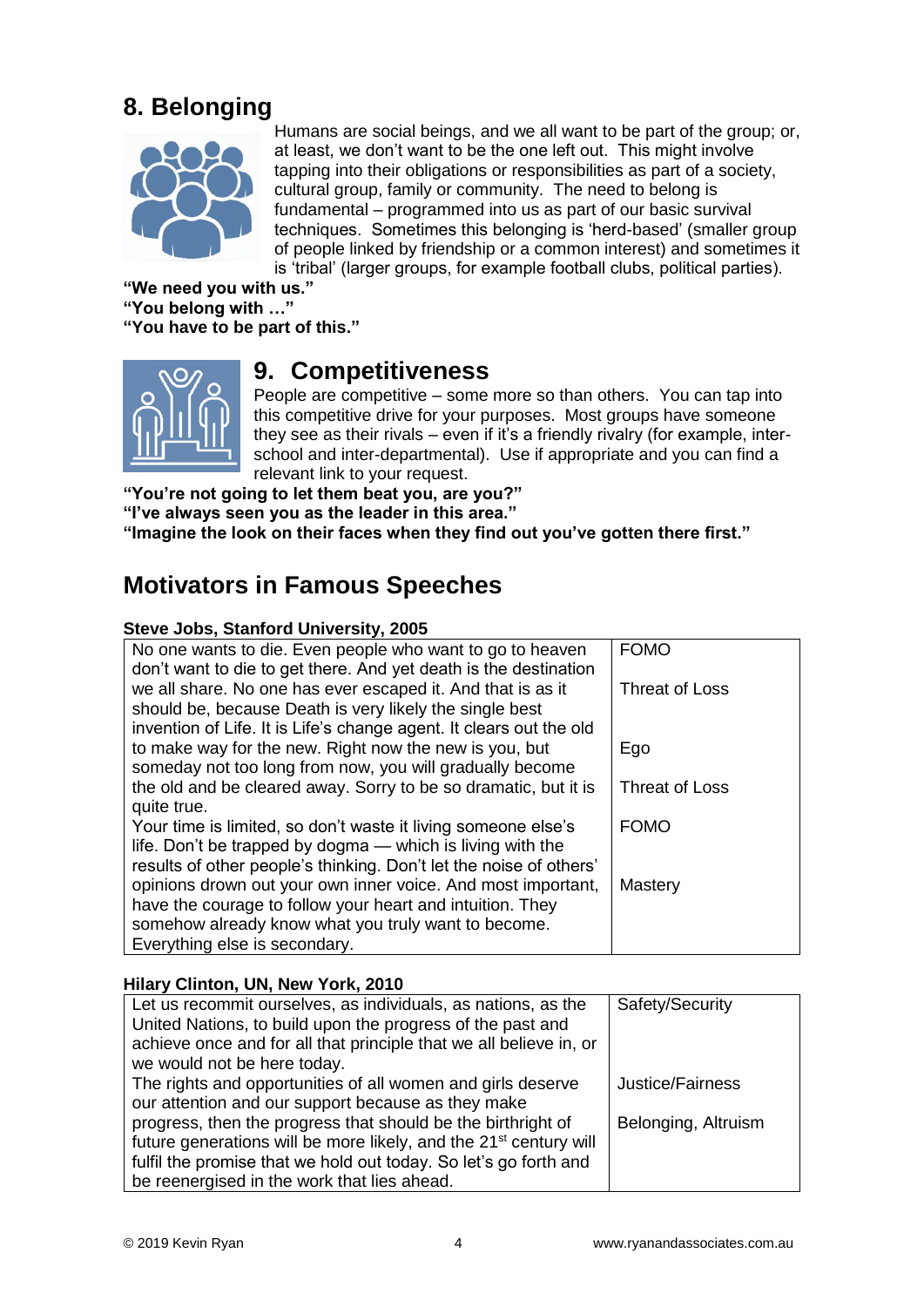#### **Winston Churchill, House of Commons, 1940**

| The whole fury and might of the enemy must very soon be           | Safety/Security  |
|-------------------------------------------------------------------|------------------|
| turned on us.                                                     |                  |
| Hitler knows that he will have to break us in this island or lose | Threat of Loss   |
| the war.                                                          |                  |
| If we can stand up to him, all Europe may be free and the life    | Altruism         |
| of the world may move forward into broad, sunlit uplands.         | Justice/Fairness |
| But if we fail, then the whole world, including the United        | Threat of Loss   |
| States, including all that we have known and cared for, will      |                  |
| sink by the lights of perverted science.                          |                  |
| Let us therefore brace ourselves to our duties, and so bear       |                  |
| ourselves, that if the British Empire and its Commonwealth        | Belonging        |
| last for a thousand years, men will still say, 'This was their    |                  |
| finest hour.'                                                     |                  |

# Key Statement

Once you have identified which motivator you will use, create one sentence – your 'Key Statement' that will form the core of your speech. The lack of this is the primary cause of rambling, unfocused, forgettable presentations.

# Support Material

Once you have decided on the Motivator you will use and how you will articulate this in your Key Statement, your next step is to look at the support material for your persuasive request. As with the Motivator, you choose this material with this specific audience in mind, so you are still in 'audience analysis' mode. The difference is that you will use one Motivator but probably a number of different types of support material.

## **1. Authority**

People are more likely to be influenced by a statement if it comes from someone they perceive as an authority.



- Identify someone the audience perceives as authoritative and find a quote from them that supports your argument.
- Refer to some research from a recognised authority.
- If relevant, use your own authority based on experience.

## **2. Commitment and Consistency**

Once people have made a commitment, they tend to want to keep their word. Most want to be seen as consistent and reliable rather than the opposite. Have they previously made a commitment to a principle related to your key statement? For example, "You said that you wanted to help those less fortunate. Well, here's how you can do it."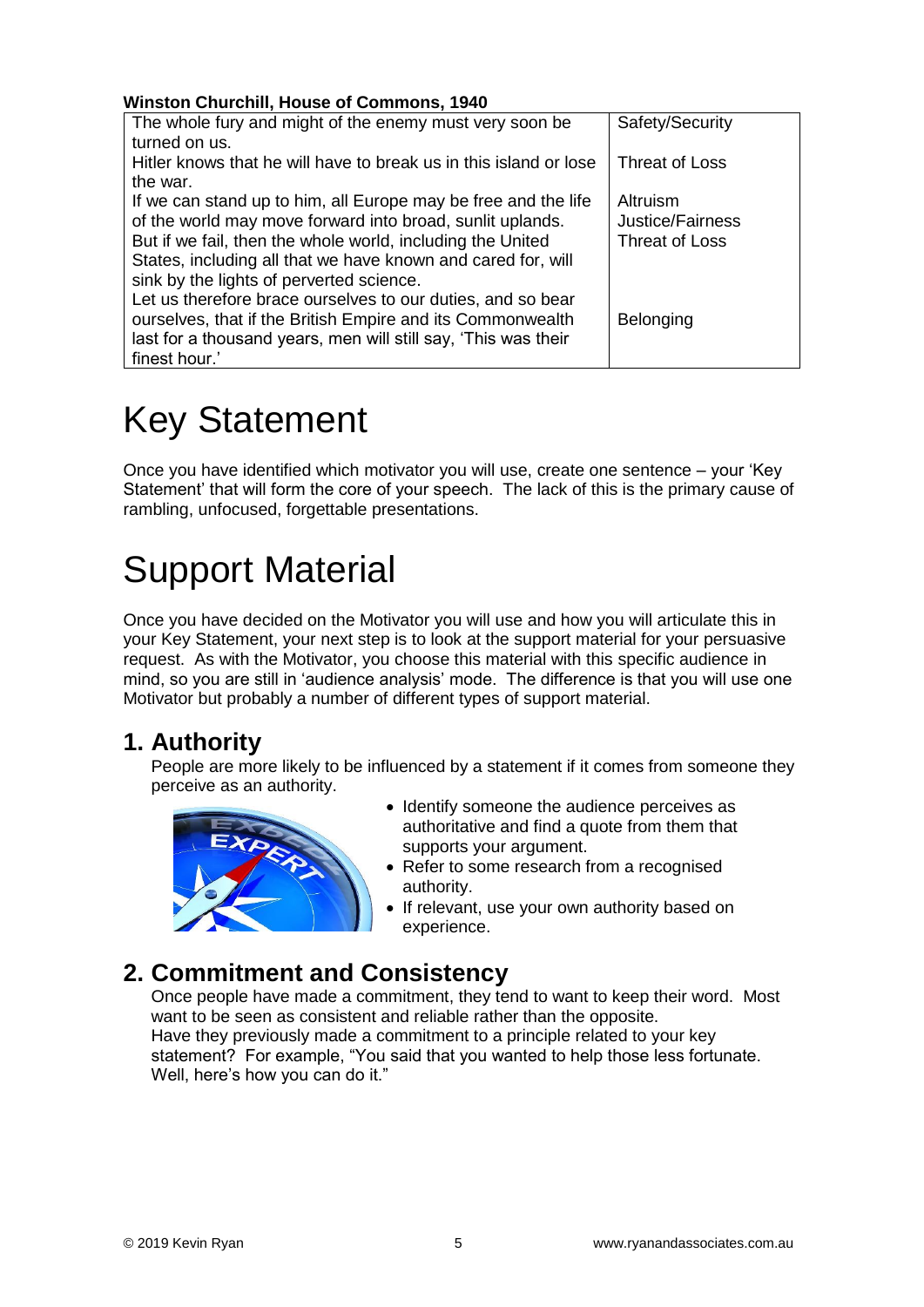## **3. Liking, Similarity**

If I like you, I am more likely to be persuaded by you. If I see you as being similar to me, I'm more inclined to like you. You should remind your audience of your points in common. For example:

- Similar experiences
- Common feelings
- Shared concerns

## **4. Social Proof/Consensus**

People are more likely to be persuaded if they see others like them – or people they aspire to be like – already doing it. This is the principle that celebrity endorsement is based on: 'Cool' people do it, so if you do the same, you'll be 'cool' too.

- Utilise statistics to demonstrate trends.
- Use examples from those the audience admire.

## **5. Appeal to Logic**



If you ask someone to do something, their first question is likely to be, "Why?" Make it clear and straightforward: "You may be asking yourself, "Why is this important?" Well, let me tell you why…"

- •Use data that they can't argue with
- •Clearly sequence cause ("This happens because…") and effect ("This leads to…")

## **6. Appeal to Emotion**

While logic makes them think, it's emotion that makes them act. So, while they need the appeal to logic to be convinced, without an emotional appeal they probably won't do anything about it. Invoke their emotions with:

- stories and word pictures.
- metaphorical language and emotionally-charged words.
- rhetorical questions: "how would you feel if…"; "How good would it feel…"

## **7. Labelling/Compliments**



Labelling is giving someone a positive description of themselves. This might be innovative, smart, caring, trustworthy, loyal. When people receive a positive label, they feel the urge to live up to that label. A sincere compliment is one of the most worthy gifts you can give someone Examples:

- "Congratulations on the award you won recently. You are obviously a high-achieving group who will want to..."
- "I can tell you're all smart, so you'll see why this is so important."
- "You seem like really nice caring people, so I know you'll want to do something about…"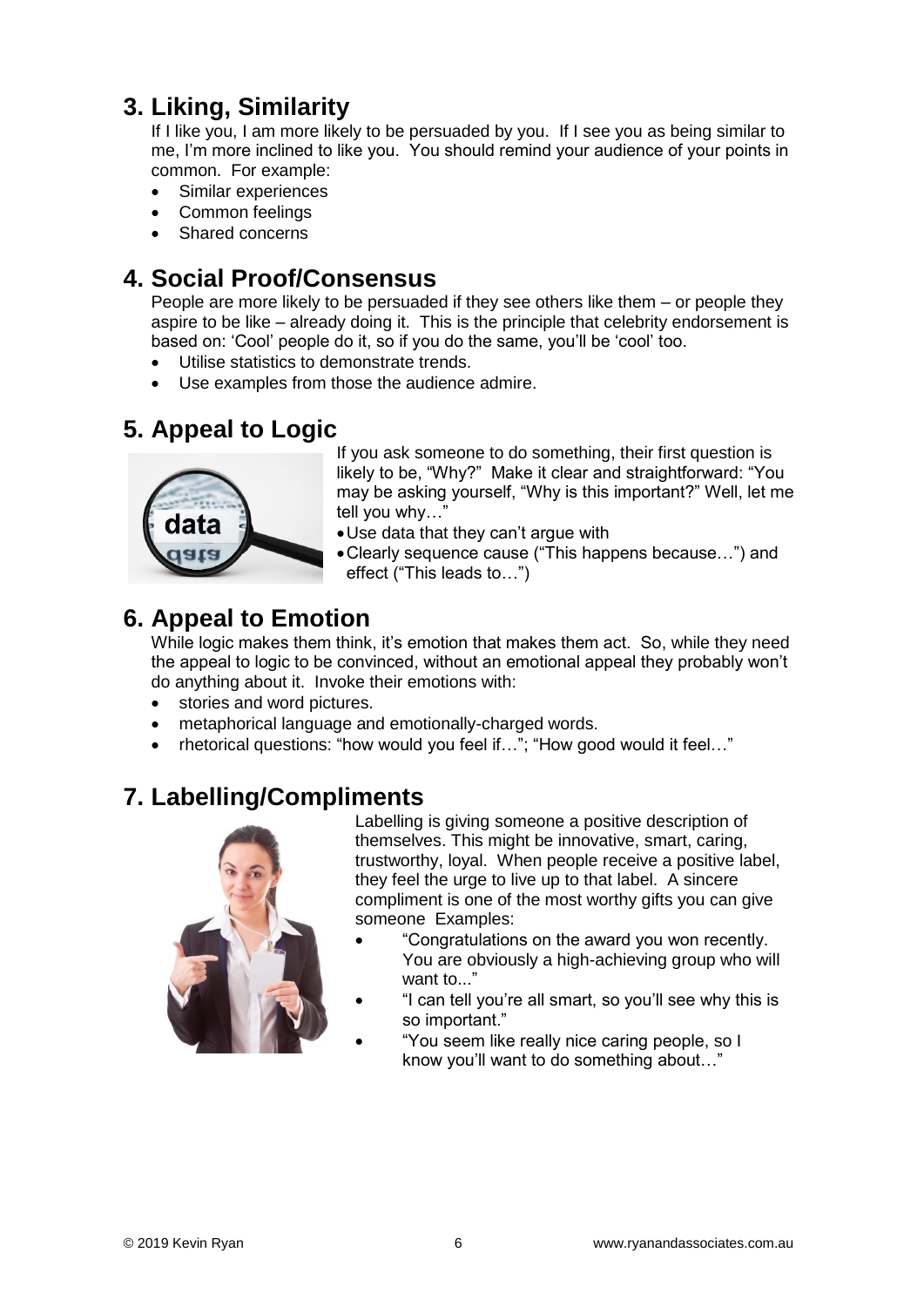## **8. Imagination**

Tapping into their imagination with strong images and sensory language gives you



access to one of the most powerful areas of the brain. Noel Tichy (Management Professor, University of Michigan) said: "If you want them to venture into new places, take them there first in their imagination." Sell the vision by painting pictures in their minds and reinforce this by involving the senses. Examples:

- "Imagine setting out on a beautiful day in your new yacht. Feel the wind on your face, smell the salt air."
	- "Just picture a world where…"

## **The Two-Way Test**

Your support material must be an instant fit for your audience. You can confidently use material if it passes this two-way test:

- 1. It must be relevant to this audience
- 2. It must be directly relatable to your key statement by this audience.





In this example, the speaker is able to identify:

- a quote from an authority the audience will recognise,
- some past actions the speaker can compliment them about,
- some research findings that the audience will be interested in and
- a story that they can all relate to